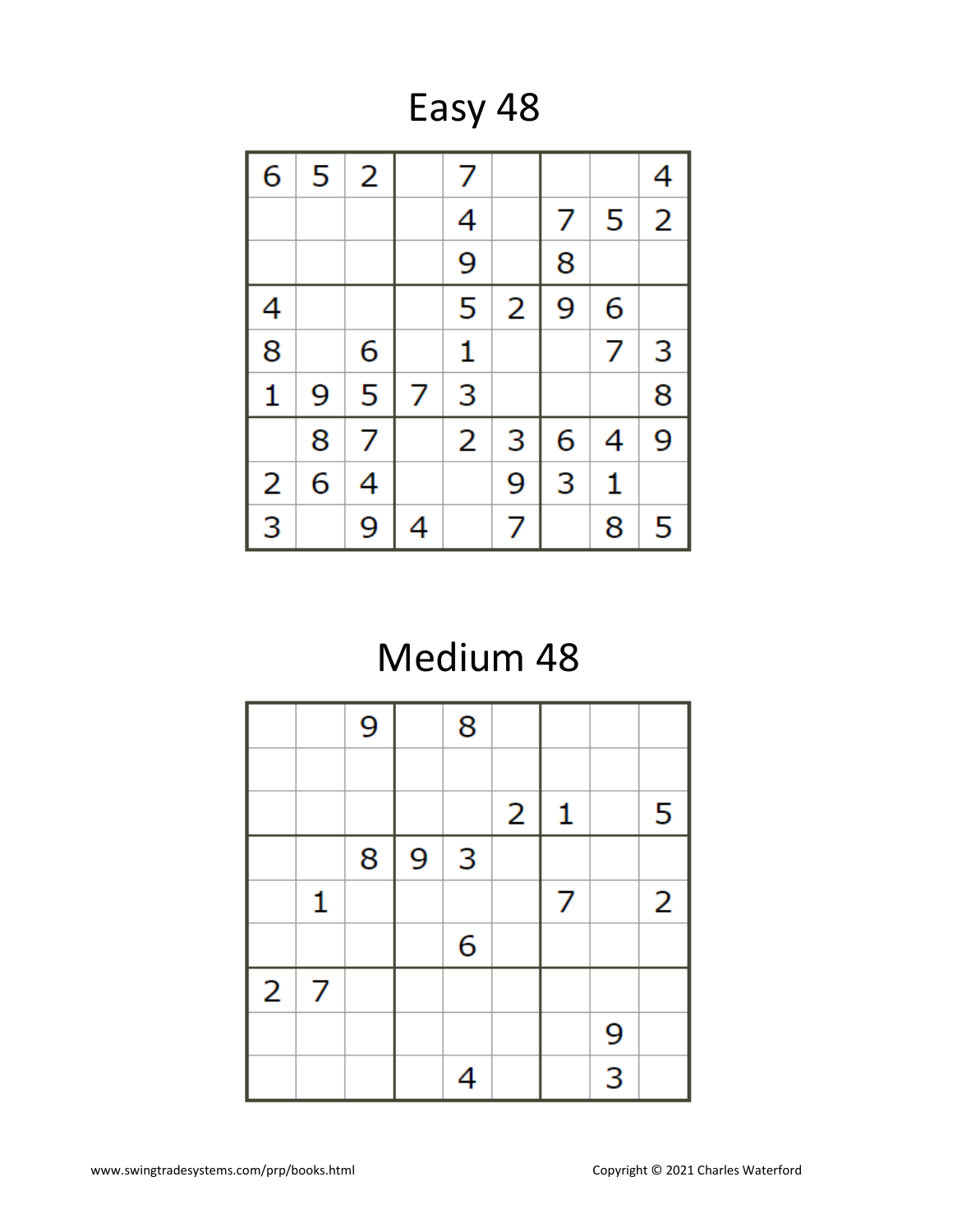## Hard 48

|   |   |   | $\overline{2}$ | 7 |   |   |              | 9              |
|---|---|---|----------------|---|---|---|--------------|----------------|
| 1 | 4 | 6 |                |   |   | 5 |              |                |
|   |   |   |                |   |   |   |              |                |
|   |   |   |                |   | 8 | 6 | $\mathbf{1}$ |                |
|   | 7 |   | 9              |   |   |   |              |                |
|   | 9 |   |                |   | 4 |   |              | $\overline{2}$ |
| 8 |   |   |                |   | 1 |   |              |                |
|   |   |   |                |   |   |   |              |                |

# Expert 48

|   |   |              |   |                | 1                       |   |              | 4              |
|---|---|--------------|---|----------------|-------------------------|---|--------------|----------------|
|   |   |              |   | $\overline{2}$ |                         | 3 | $\mathbf{1}$ | $\overline{5}$ |
|   |   | 6            | 4 |                |                         |   |              |                |
|   | 5 |              |   | 3              |                         |   | 4            |                |
|   |   | 4            |   | $\overline{9}$ | $\overline{\mathbf{c}}$ |   |              | 6              |
|   | 2 | $\mathbf{1}$ |   |                | 6                       |   | 3            |                |
|   |   | 3            |   | 7              |                         |   |              |                |
|   |   |              | 8 |                |                         |   |              | 3              |
| 8 | 6 | 7            |   |                | 3                       |   |              |                |